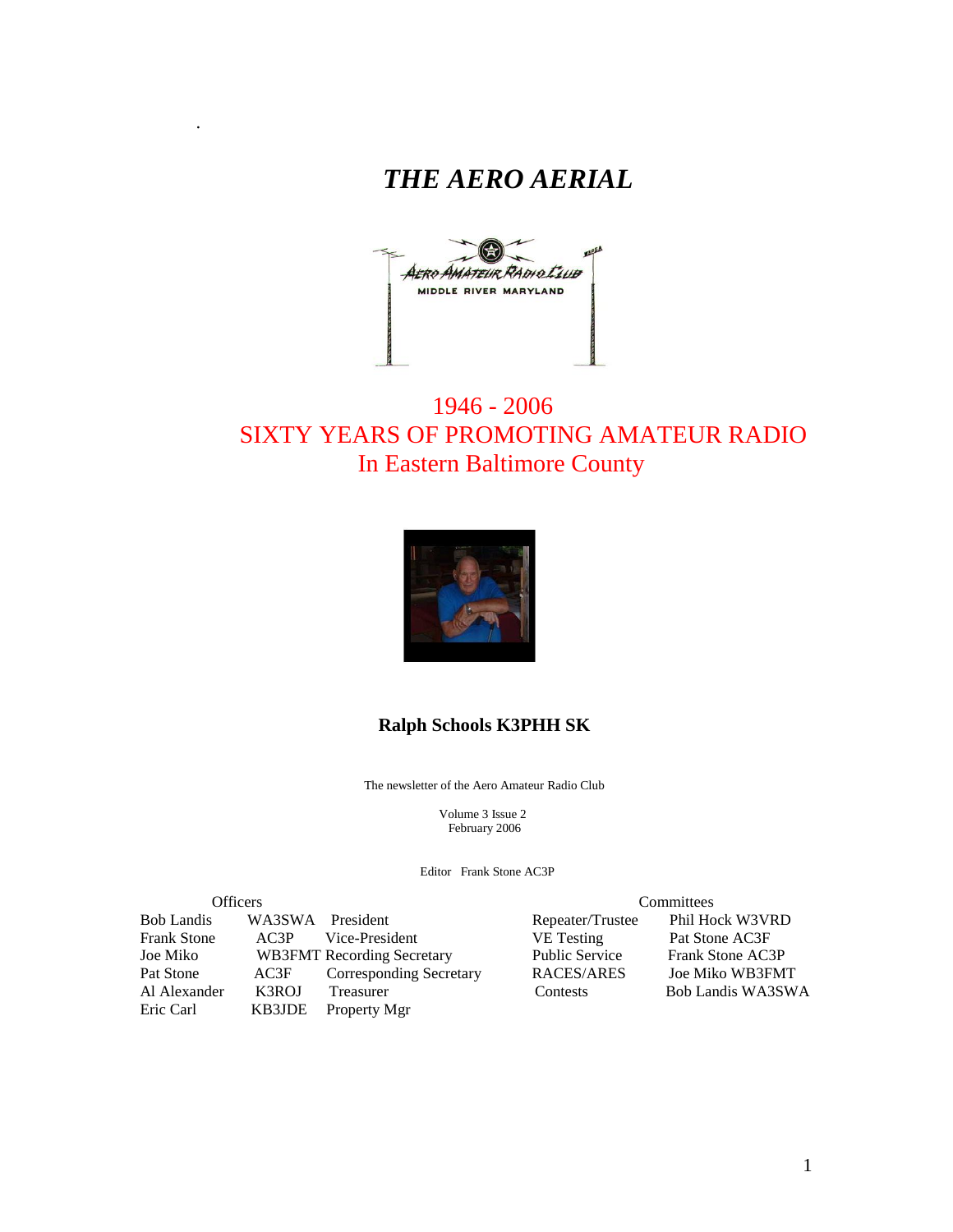#### **ABOUT THE AERO AMATUER RADIO CLUB**

 Meetings: First and Third Wednesdays at 7:30 pm at Coffman's Diner (Middle River and Orem's Rd.)

Nets: See Local Area Net Schedule

Repeaters: W3PGA (147.24 MHz - / 449.575 MHz -)

WEBSITE: http://mywebpages.comcast.net/w3pga/

# **Net Reports**

#### 2 Meters: WB3FMT (NCS), KB3KRW, KB3JVP, W3JEH, WA3TAD, AC3P, K3ROJ, KB3JDE, W3VRD<br>10 Meters: AC3P (NCS) W3JE AC3P (NCS) W3JEH, KB3KRW, K3ROJ, W3VRD

#### **LOCAL AREA NETS**

| Day | Time | <b>Frequency (MHz) NET NAME</b> |  |  |
|-----|------|---------------------------------|--|--|
|     |      |                                 |  |  |

| Daily      | $9 - 10$ am       | 147.03  | <b>ORIOLE</b> Net                 |
|------------|-------------------|---------|-----------------------------------|
| Daily      | $6 - 6:30$ pm     | 3.920   | Maryland Emergency Phone Net      |
| Daily      | $6:30 - 7$ pm     | 146.670 | <b>Baltimore Traffic Net</b>      |
| Daily      | 7 pm and 10 pm    | 3.643   | Maryland/DC/Delaware Traffic Net  |
| $1st$ Tues | $7:30 \text{ pm}$ | 145.330 | <b>Baltimore ARES Net</b>         |
| $2nd$ Tues | $7:30 \text{ pm}$ | 146.670 | <b>Baltimore County RACES Net</b> |
| $2nd$ Wed. | 8 pm              | 28.445  | <b>AERO ARC Net</b>               |
| $4th$ Wed  | 8 pm              | 147.240 | <b>AERO ARC Net</b>               |
| $5th$ Wed. | 8 pm              | 449.575 | <b>AERO ARC Net</b>               |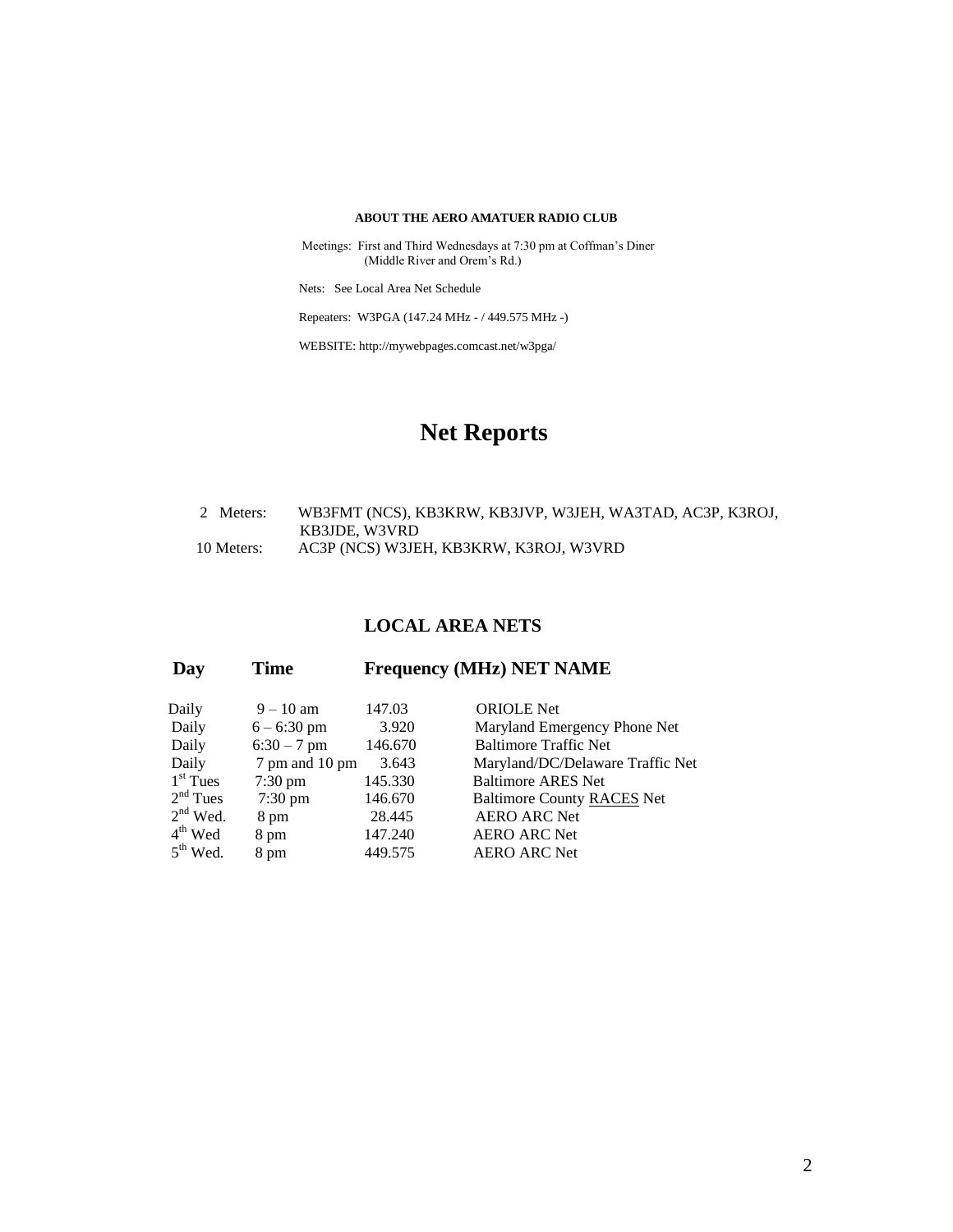# **K3PHH SK**

It is with great sadness that we learned of the passing of long time Life Member, Ralph Schools, K3PHH. Ralph passed away in Virginia on January  $13<sup>th</sup>$  after a long illness.

Ralph was a longtime member of the Aero Club and served in almost every elected position. He served longest as club treasurer.

Ralph was a driving force behind the many Field Days and VHF Contests the Aero Amateur Radio Club took part in.

First licensed in 1960 Ralph's favorite band was 6 meters. He held forth in the early 1960's with a homebrew 6 meter station that he ran from a Nike Missile base where he was stationed by the Army.

Ralph was a career Army man and rose to the rank of Chief Warrant Officer before retiring.

Ralph was predeceased by his wife Connie WB3IQP (SK). He is survived by wife Ann, sons Ralph Jr. WB3IQS and John WB3IQR, his daughter, Susan, brother Randy N8HBN, and many grandchildren and step-grandchildren.

Ralph was laid to rest at Holly Hills Cemetery in Middle River, Md. with full military honors.

# **WA3LAW SK WB3DUU SK**

Adding to this month sadness is the news that husband and wife team Walt Dixon WA3LAW and Viola Dixon WB3DUU passed away last year. Viola passed in February 2005 and Walt in September 2005. Walt and Vi were life members of the club.

Walt served as a club officer for many years and was a participant in many Field Days and VHF contests.

Walt was also a regular on the AM version of the Baltimore Ten-Ten net in the mid-1970s.

Walt and Viola are survived by their son Brian, N3GNX.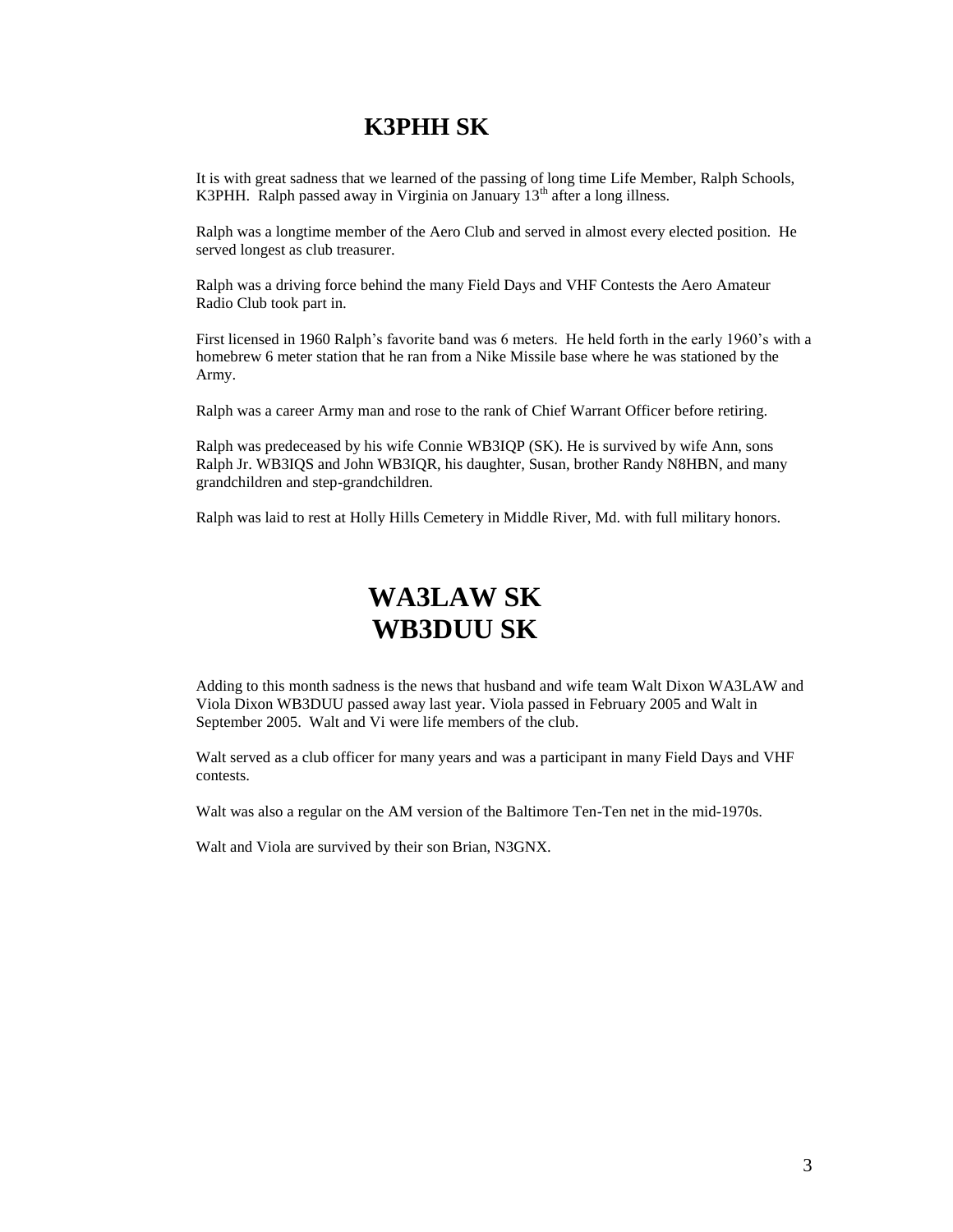### **Station Activities**

K3ROJ, WA3TAD, AC3F and AC3P rang in 2006 on the bands with Straight Key Night. W3JEH was heard testing a 'beacon'. KB3RMX is finalizing the new club QSL card design.

### **Emergency Communications**

Joe, WB3FMT, reports that the Baltimore County Office of Homeland Security has decided to revamp its RACES program and separate from ARES. Members who are dually enrolled are welcome to participate, but the functionality will be RACES only.

The county is trying to increase its RACES enrollment and will be sending out a mass mailing to all amateur radio operators in Baltimore County to recruit new volunteers.

Doug KB3KRW and Ron W3JEH report receiving letters from Baltimore City RACES looking for volunteers. It appears that they are in a zip code shared by both the city and the county.

The BACO COMEX resumed on January 10<sup>th</sup>. Joe WB3FMT and Frank AC3P manned Franklin Square Hospital. ARES EC Jim Cundiff was also on hand to assess the needs of the installation at FSH.

# **Scouting**

Frank, AC3P, received a call from Boy Scout Troop 355 requesting that he conduct a Radio Merit Badge Class for the scouts.

The class started on January  $5<sup>th</sup>$  and will run for 8 sessions from 7 p.m. to 7:30 p.m. on Thursdays.

Frank is asking that AERO members monitor both 2 meter and 440 repeaters for any requests for demonstrations.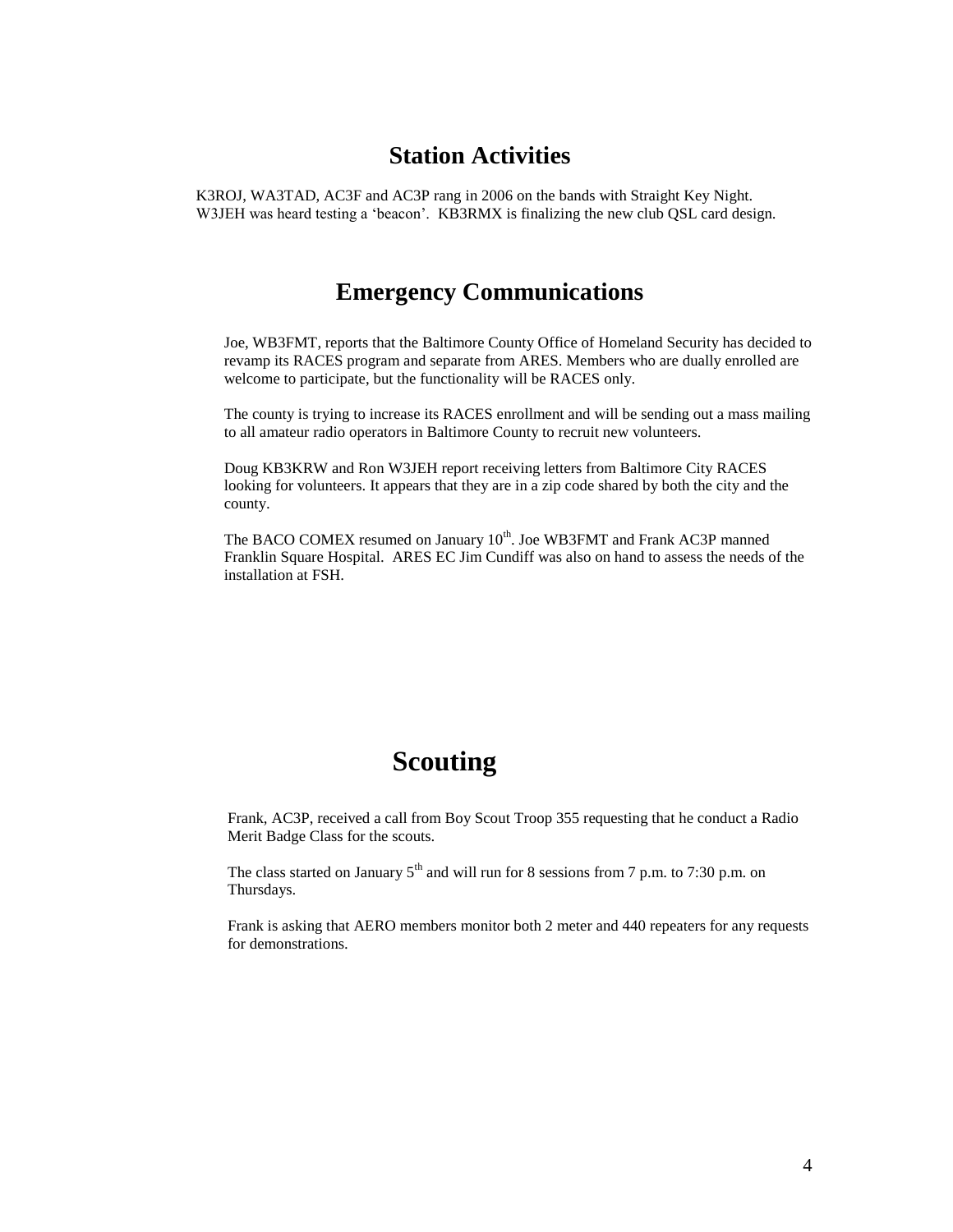# **Dues**

It has been said that there are only a few certainties in life, death, taxes and club dues. No one knows when the first thing will happen, but we all know April  $15<sup>th</sup>$  is tax day.

As for club dues they are due on the first meeting of the year with a grace period extending to April 1.

After April 1 those who have not yet renewed their membership will be removed from the roster.

Due are still \$12 a year for regular members, \$2 for family members. A bargain at any price.

So if you haven't done so already, see your friendly treasurer who will make things right.

# **W3PGA Passing the Torch**

After holding the post a Trustee of the Club Station License for many years, Phil Hock, W3VRD has decided to step down from that post. Paperwork is pending with the FCC to transfer trusteeship to Frank Stone AC3P.

Phil will continue to help with maintenance of the repeaters.

The Aero Club thanks Phil for his many years of service to the club as trustee for W3PGA.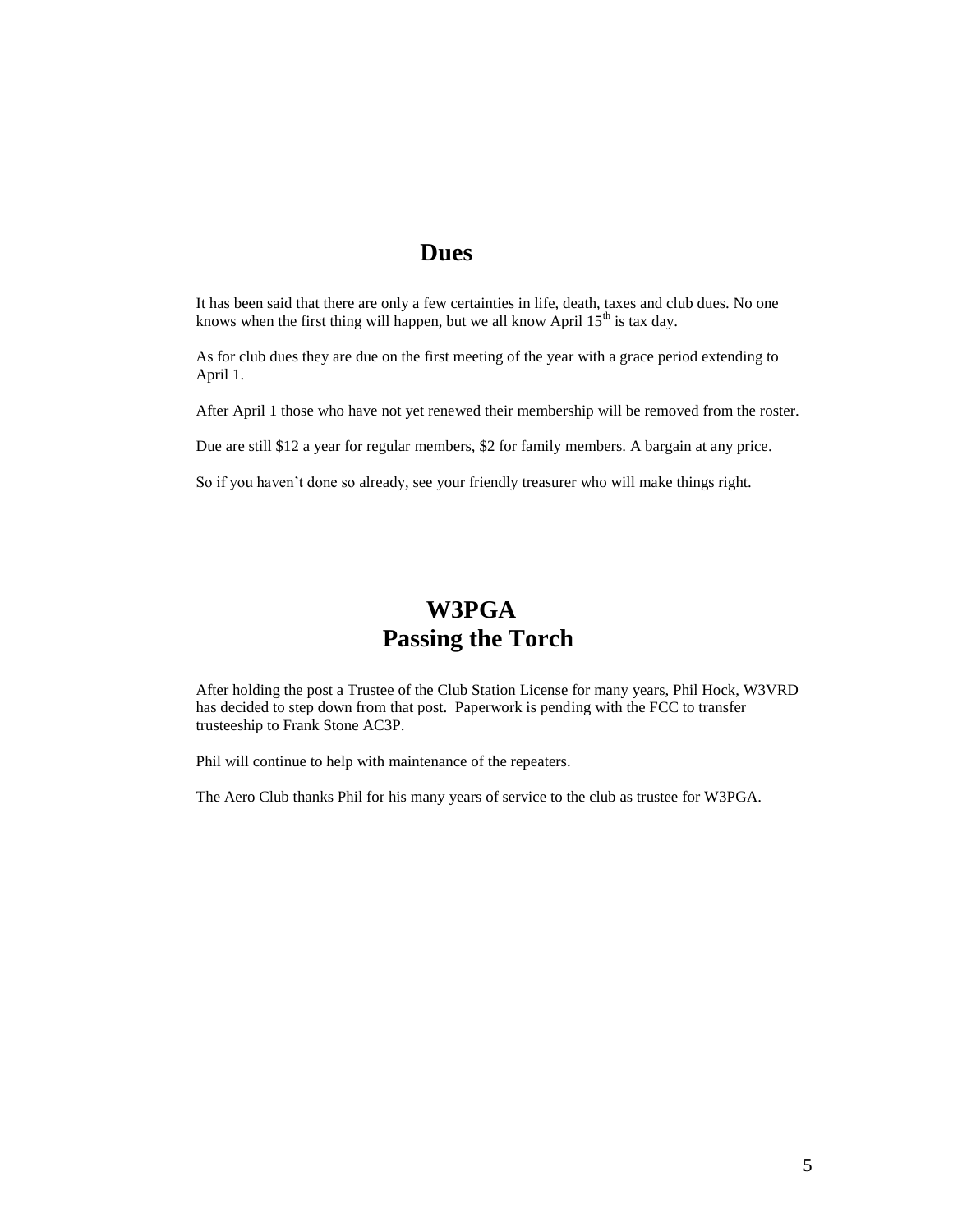#### **Who's There?** *An Unorthodox DF Method By AC3P*

Oftentimes we may be monitoring a repeater and hear unidentified signals coming through the machine. Sometimes it's an occasional "kerchunk". Sometimes it's tropo-skip coming up from Virginia. There are other times it could be an interloper who is unlicensed. Then there is an occasional carrier with no audio.

The most common method of tracking the origin of these unidentified signals is to get a few stations on the air with directional antennas on the input frequency and triangulate using the azimuth of the antennas and see where beams intersect.

There is another method using APRS where several stations can use a similar technique using omni-directional antennas and a computer program to deduce the location based on signal strength.

But what to do when the resources mentioned above are not available?

*The Following Story is True. The calls have been changed to protect the "innocent".*

On Quintember 31 Amateur Station 2X2L/mobile was driving to the Spend-A-lot Mall when the he heard an unidentified signal on the ACME ARC repeater output frequency. At first 2X2L though it was intermod and tried to key the repeater. 2X2L heard no indication that the repeater was responding to his signal and quickly realized that the repeater was actually retransmitting an unknown carrier.

As 2X2L approached the Spend-A-lot Mall, he began monitoring the repeater input frequency. Sure enough there was a strong carrier holding up the repeater that got even stronger as the mobile station got closer to the mall.

After three ids by the repeater, it timed out, as it was supposed to. The carrier on the input frequency continued as strong as ever.

2X2L began to wonder if he had inadvertently left the rig on at home and perhaps it was transmitting.

On the return home our mobile operator noted that the unidentified signal was getting weaker.

Upon arriving at the 2X2L home station it became clear that the rigs there were not turned on. Our operator switched the home station and noted the strong carrier in the repeater input frequency again.

Figuring that what was going on here was not malicious interference, 2X2L thought that maybe one of the ACME club members had a problem that he was not aware of. At this point 2X2L's xyl suggested using the club roster to find out.

Due to the signal strength noted while driving 2X2L figured if a club member was involved, the station was probably closest to the Spend-A-Lot mall.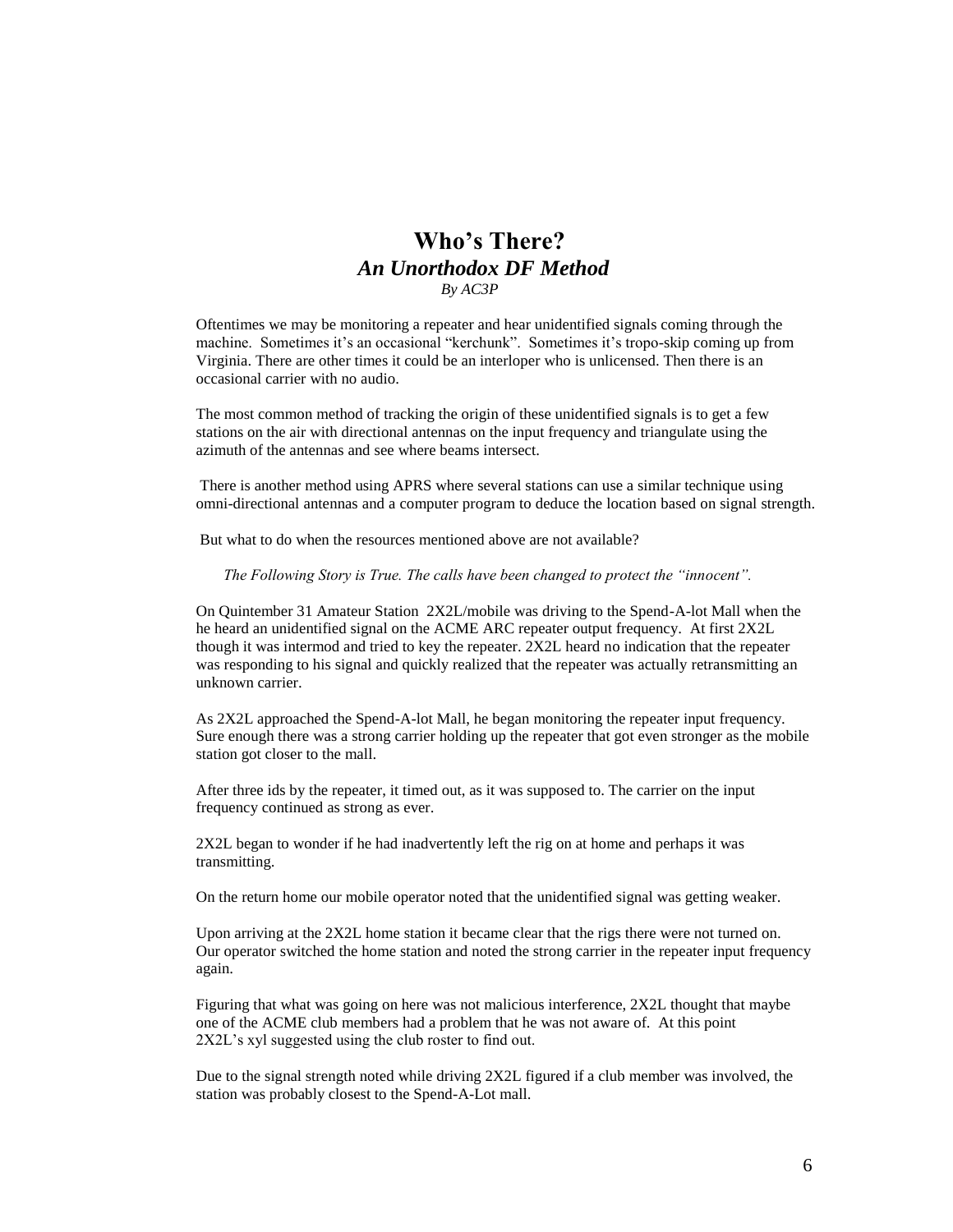Our operator began going down the list starting with those nearest the mall. With his receiver monitoring the repeater input frequency.

The first number was dialed. A busy signal.

A second number was dialed. No answer.

A third number was dialed and the distinct sound of a telephone ringing came over the repeater input frequency. But no one answered. Instead the answering machine came up on the phone line. 2X2L left a message for the club member to check his transmitter.

A moment later a voice was heard over the repeater input frequency. "A message for me?"

Footsteps could be heard going up some stairs, followed by a few moments of silence.

Then footsteps were heard coming back down some stairs. Suddenly, the carrier was gone.

A quick check of the repeater output and the machine was back in operation.

So there you have it. If you hear a carrier holding up the repeater and it times out:

- 1. Listen on the input.
- 2. If you hear a signal on the input, consult your membership roster.
- 3. Call each phone number on the roster while listening to the incoming signal
- 4. If you hear a phone ringing on the radio, you probably found the right person.

If these steps don't work, then it's time to break out the fox hunting gear and Tally-Ho!